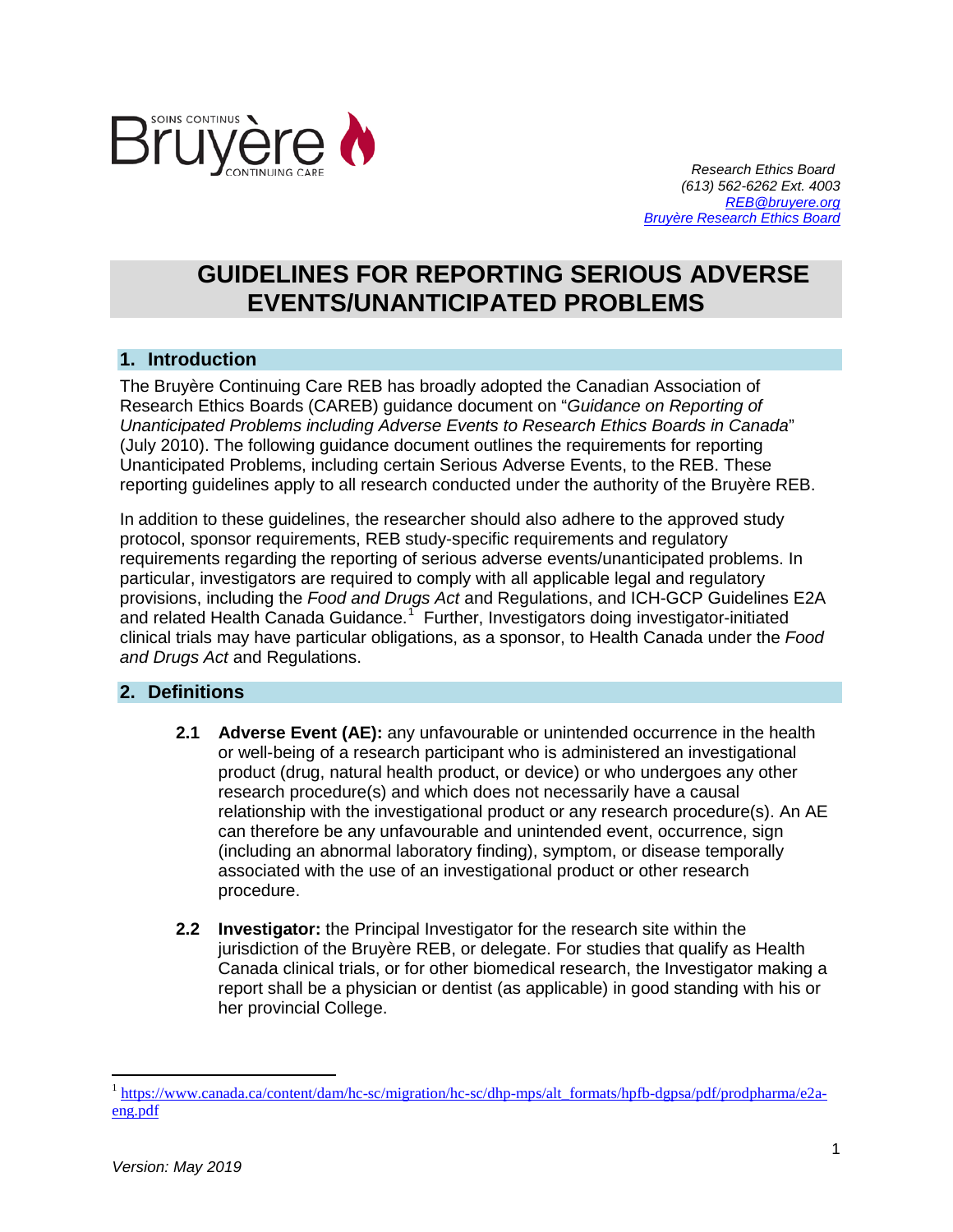- **2.3 Periodic Safety Update Report (PSUR):** a summary report prepared by the Market Authorization Holder (MAH) that provides a periodic but comprehensive assessment of the worldwide safety data of a medicinal product. The PSUR can be an important source for the identification of new safety signals, a means of determining changes in the benefit-risk profile, an effective means of risk communication to regulatory authorities and an indicator for the need for risk management initiatives, as well as a tracking mechanism for monitoring the effectiveness of such initiatives.
- **2.4 REB of Record:** The REB with authority for the ethics review and oversight of a research study.
- **2.5 Serious Adverse Event/Experience (SAE):** any Adverse Event that:
	- **a)** Results in death
	- **b)** Is life-threatening
	- **c)** Requires inpatient hospitalization or prolongation of existing hospitalization
	- **d)** Results in persistent or significant disability/incapacity
	- **e)** Results in a congenital anomaly/birth defect; or
	- **f)** Based upon appropriate medical judgment, is an important medical event that may jeopardize the health of the research participant or may require medical intervention to prevent one of the outcomes listed above.
- **2.6 Unanticipated Problem**: any incident, experience, or outcome (an event) that is:
	- **a)** A Serious Adverse Event; or
	- **b)** Any other event, incident, experience, or outcome, meeting the conditions below, that in the opinion of the Investigator or sponsor, places research participants or others at a greater risk of physical or psychological harm than was previously anticipated, or have implications for the conduct of the study or the integrity of the research data;

**and** that meets **all** the following criteria:

- **c)** The event is **unexpected** (in terms of nature, severity, or frequency) given the research procedures that are described in the protocol-related documents (e.g. the REB-approved research protocol and informed consent document(s), Investigator's Brochure, Product Monograph); and/or the nature of the research participant population being studied; **and**
- **d)** The event is **related or possibly related** to participation in the research (possibly related means there is a reasonable possibility that the event, experience, or outcome may have been caused by the investigational product(s) or procedures involved in the research); **and**
- **e)** The event suggests that the research **places research participants or others at a greater risk of harm** (including physical, psychological, economic, or social harm) than was previously known or recognized.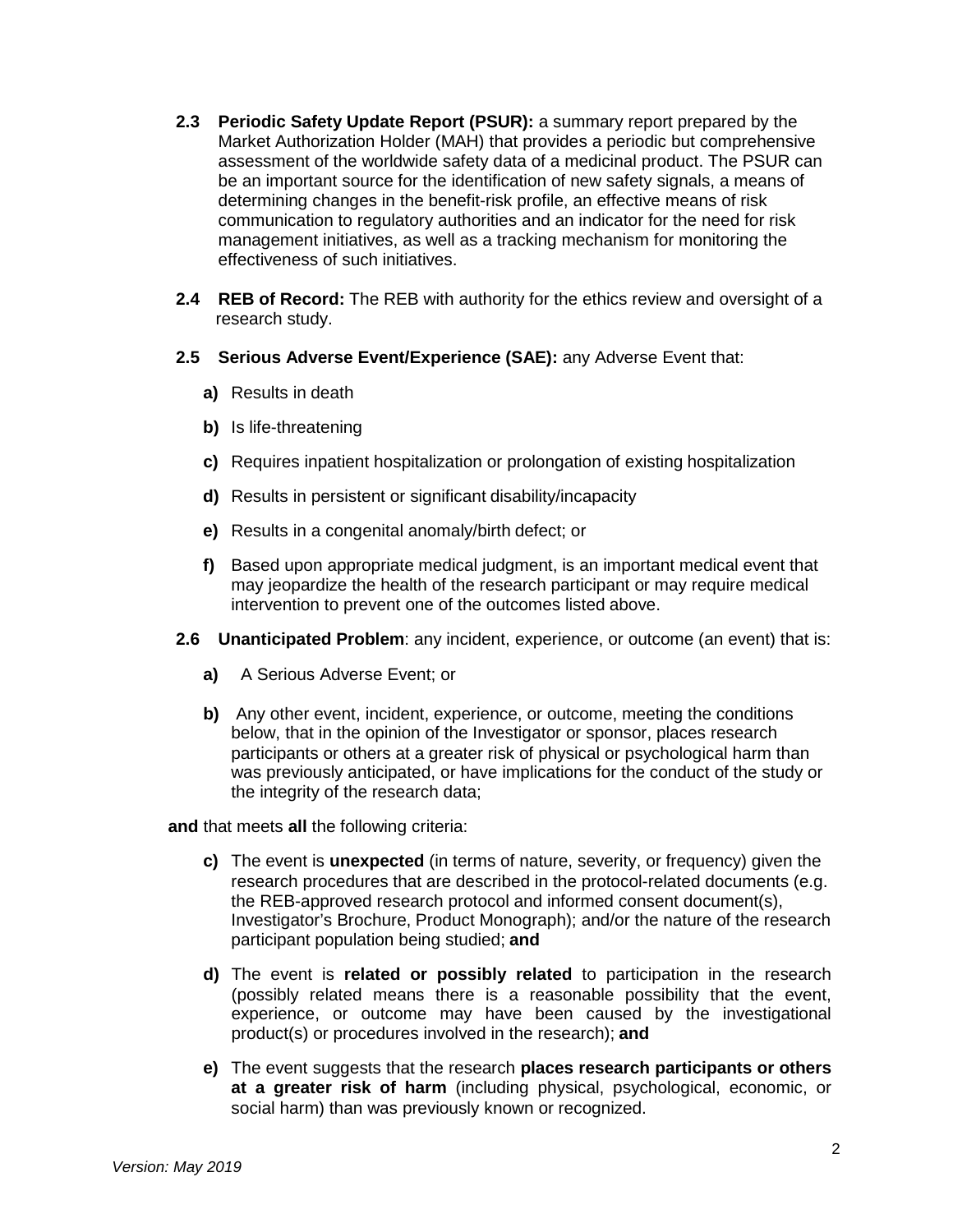#### **2.6.1 There are two categories of Unanticipated Problems, namely:**

- **a)** External Unanticipated Problem: an Unanticipated Problem experienced by a research participant enrolled by investigator(s) at centres or institutions outside the jurisdiction of the Bruyère REB as REB of Record.
- **b)** Local Unanticipated Problem: An adverse event experienced by a research participant enrolled by the investigator(s) at one or more centres under the jurisdiction of the Bruyère REB as REB of Record.

## **3. Reporting Local Unanticipated Problems to the REB**

- **3.1** The Investigator shall report any Local Unanticipated Problems to the REB for the duration of the study (i.e. until the study is closed at the REB).
- **3.2** For greater certainty, the following adverse events ordinarily should **NOT** be reported to the Bruyère REB:
	- **a)** Events that are determined to be expected; or
	- **b)** Events that are determined not to be related or possibly related to the investigational product or research procedures, whether the event is expected or not; or
	- **c)** Events that do not suggest that the research places research participants or others at a greater risk of harm than was previously known or recognized.

## **4. Reporting External Unanticipated Problems to the REB**

- **4.1** The Investigator shall report any External Unanticipated Problems to the REB for the duration of the study (i.e. until the study is closed with the REB) but shall report only if the unanticipated problem:
	- **a)** is serious (see definition) or:
	- **b)** requires a change to the Protocol and/or Consent Form(s); or
	- **c)** requires immediate notification to research participants for safety reasons.

## **5. Unanticipated Problem Report Timing and Process**

- **5.1** Unanticipated Problems shall be reported using the REB [Serious Adverse Event/Unanticipated Problem Reporting form;](https://www.bruyere.org/en/researchethicsboard)
- **5.2** Any report required under this SOP shall be made: Within **3** business days of the occurrence of the event, or of an investigator becoming aware of it, if the death of a participant is involved; or otherwise;
- **5.3** Within **7** working days of the occurrence of the event, or of an investigator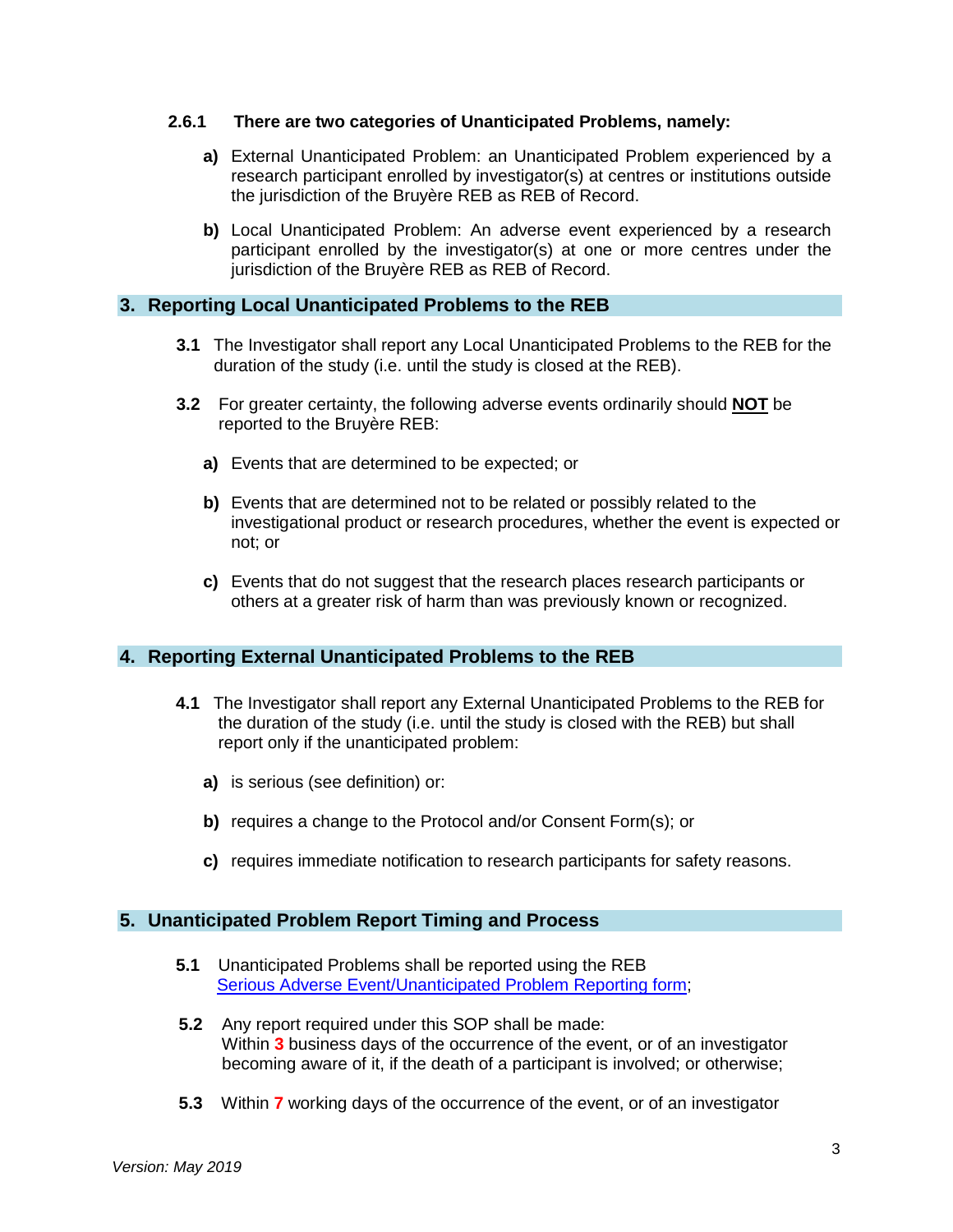becoming aware of it.

#### **6. The form should include:**

- **6.1** The REB protocol number, date of report, title of project, Site or Principal Investigator, and name of Sponsor;
- **6.2** Brief description of the serious adverse event/unanticipated problem;
- **6.3** Study status, number of participants enrolled at all sites, and total target number of participants;
- **6.4** Type of report, such as initial report or follow-up;
- **6.5** The unique coded study participant number, age at time of event, and gender;
- **6.6** A detailed description of the event including an assessment as to whether the event reaction was mild, moderate or severe. Provide all relevant information at the time of the report;
- **6.7** A description of the study team's response to the event;
- **6.8** A description of the research participant outcome of the event and the impact on their clinical care when the information becomes available;
- **6.9** An opinion expressed by the local investigator that the event is both serious and unexpected, and a justification of that opinion;
- **6.10** An opinion expressed by the local investigator that there is a reasonable possibility that the event is related to the investigational product(s) or procedures involved in the research, and an explanation of that opinion;
- **6.11** An opinion expressed by the local investigator respecting the impact of the event on the continuation of the study, and any further actions that may be required, such as changes to the study protocol and/or informed consent form, including the notification of present and/or past research participants.

#### **7. Form Submission**

If changes to the study are required, the relevant documents should be submitted to the REB using the [REB Amendment/Addendum Form.](https://www.bruyere.org/en/researchethicsboard)

#### **8. Corrective Action**

Upon review of the Report, the REB may require further corrective actions in follow-up of the Unanticipated Problem to ensure participant safety and/or study integrity. Such corrective actions or substantive changes may include: